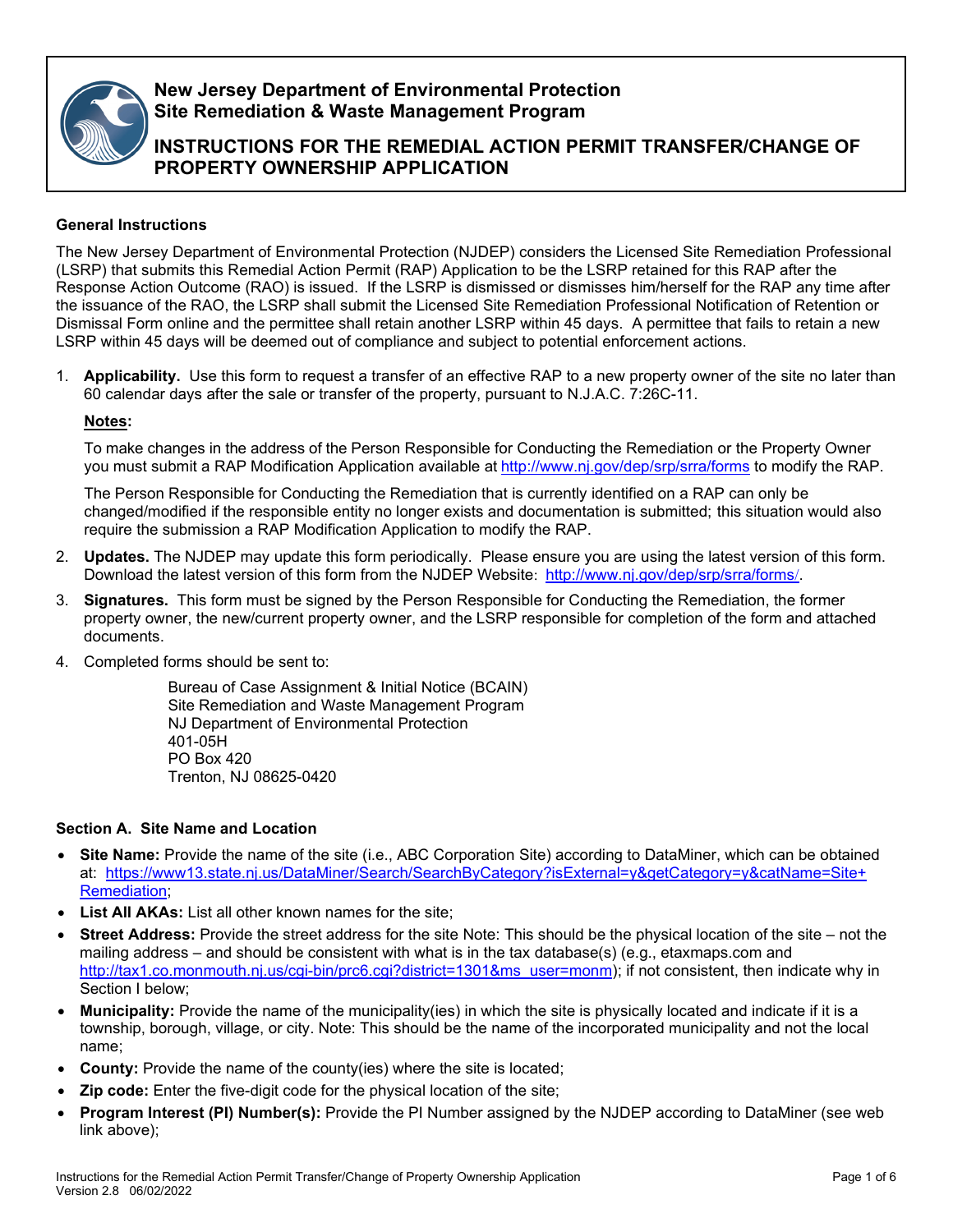- **Case Tracking Numbers:** Provide all NJDEP generated site identification numbers (Hotline incident numbers, UST Notice of Intent to Close numbers, ISRA numbers, etc.). Include the most recent RAP Number obtained;
- **Municipal Block(s) and Lot(s):** Provide the municipal block(s) and lot(s) numbers for the entire site (not just the municipal block(s) and lot(s) numbers of the permit); this should be consistent with what is in the tax database(s) (e.g., etaxmaps.com and [http://tax1.co.monmouth.nj.us/cgi-bin/prc6.cgi?district=1301&ms\\_user=monm\)](http://tax1.co.monmouth.nj.us/cgi-bin/prc6.cgi?district=1301&ms_user=monm); if not consistent, then indicate why in Section I below and provide additional documentation as necessary;
- **Federal Case:** Indicate if the site is a federal case. If "Yes," indicate the case type; check all that apply. Please note that the following Federal Facility case types are ineligible to proceed without the NJDEP's pre-approval: US Department of Energy sites, US Department of Defense sites, Comprehensive Environmental Response, Compensation, and Liability Act (CERCLA) sites (commonly known as NPL/Superfund sites), and Resource Conservation and Recovery Act (RCRA) Government Priority Remedial Action (GPRA) Sites listed at [http://www.epa.gov/epawaste/hazard/correctiveaction/pdfs/2020scc.pdf.](http://www.epa.gov/epawaste/hazard/correctiveaction/pdfs/2020scc.pdf) Additional information regarding the Site Remediation Reform Act (SRRA) implementation process for RCRA, CERCLA and Federal Facility Sites can be found at: [http://www.nj.gov/dep/srp/srra/training/matrix/quick\\_ref/rcra\\_cercla\\_fed\\_facility\\_sites.pdf.](http://www.nj.gov/dep/srp/srra/training/matrix/quick_ref/rcra_cercla_fed_facility_sites.pdf)

If you have any questions, please contact the Bureau of Case Management at 609-633-1455.

## **Section B. Remedial Action Permit Transfer/Change of Property Ownership Application Fees**

**Note:** This Transfer/Change of Property Ownership Application may not be processed until all RAP annual fees, including any past due fees, have been paid in full, and all previously required RAP Modification Applications have been submitted.

You must include the appropriate application fee that is indicated on the form and can also be found in the Fee Guidance Document [\(https://www.nj.gov/dep/srp/guidance/fees/\)](https://www.nj.gov/dep/srp/guidance/fees/). Note that the document must be postmarked by June 30 of each fiscal year to apply that year's fee. Documents submitted on or after July 1 of each fiscal year will be required to apply that year's fee. Checks shall be made payable to "Treasurer State of New Jersey." Include your PI Number on your check.

## **Section C. Fee Billing Contact Person**

Complete this section for the fee billing contact person. The Annual Permit Fee Invoice will be mailed to this person.

#### **Section D. Former Property Owner**

Complete this section for the Former Property Owner/Current Co-Permittee. A person's name must be submitted as the contact person, not a title.

#### **Section E. New/Current Property Owner Co-Permittee**

Complete this section for the New/Current Property Owner/Prospective Co-Permittee; this should be consistent with what is in the tax database(s) (e.g., etaxmaps.com and [http://tax1.co.monmouth.nj.us/cgi-](http://tax1.co.monmouth.nj.us/cgi-bin/prc6.cgi?district=1301&ms_user=monm)

[bin/prc6.cgi?district=1301&ms\\_user=monm\)](http://tax1.co.monmouth.nj.us/cgi-bin/prc6.cgi?district=1301&ms_user=monm); if not consistent, then indicate why in Section H below and provide additional documentation as necessary. A person's name must be submitted as the contact person, not a title. **All contact information provided in this section should be for the current owner, not the agent/person with power of attorney to sign this application on behalf of the current owner. "Care of" (C/O) is not acceptable unless it is for a special circumstance (e.g., condo association, person requiring special assistance); if this is the case, then explain why in Section K below and provide additional documentation as necessary.** If there is more than one person, complete Addendum B for the additional person(s). Provide the date the property sale or transfer occurred.

Check the box if this entity is the "Primary Contact for Permit Compliance" (i.e., performing cap inspections or ground water monitoring, submitting Remedial Action Protectiveness/Biennial Certification Forms or RAP Applications).

#### **Section F. Attached Documents**

Attach the following documents with the RAP Transfer/Change of Property Ownership Application:

**Note:** All electronic copies should be provided in Adobe PDF file format on a compact disc (CD).

- Hard copy *and* electronic copy of the RAP Transfer/Change of Property Ownership Application using the current form on the NJDEP Website [\(http://www.nj.gov/dep/srp/srra/forms/\)](http://www.nj.gov/dep/srp/srra/forms/).
- Electronic copy of the completed Remediation Cost Review and RFS/FA Form with a detailed cost estimate, if applicable, and only indicate one of the following: if the **original** Financial Assurance (FA) mechanism (hard copy), including any Amendments, is attached to the RAP Transfer/Change of Property Ownership Application; if the original FA mechanism was already submitted to the NJDEP, including the date it was submitted; or if an electronic copy of the Remediation Funding Source (RFS) mechanism and the amendment to conform to the Financial Assurance format is included if using an existing RFS mechanism as the FA.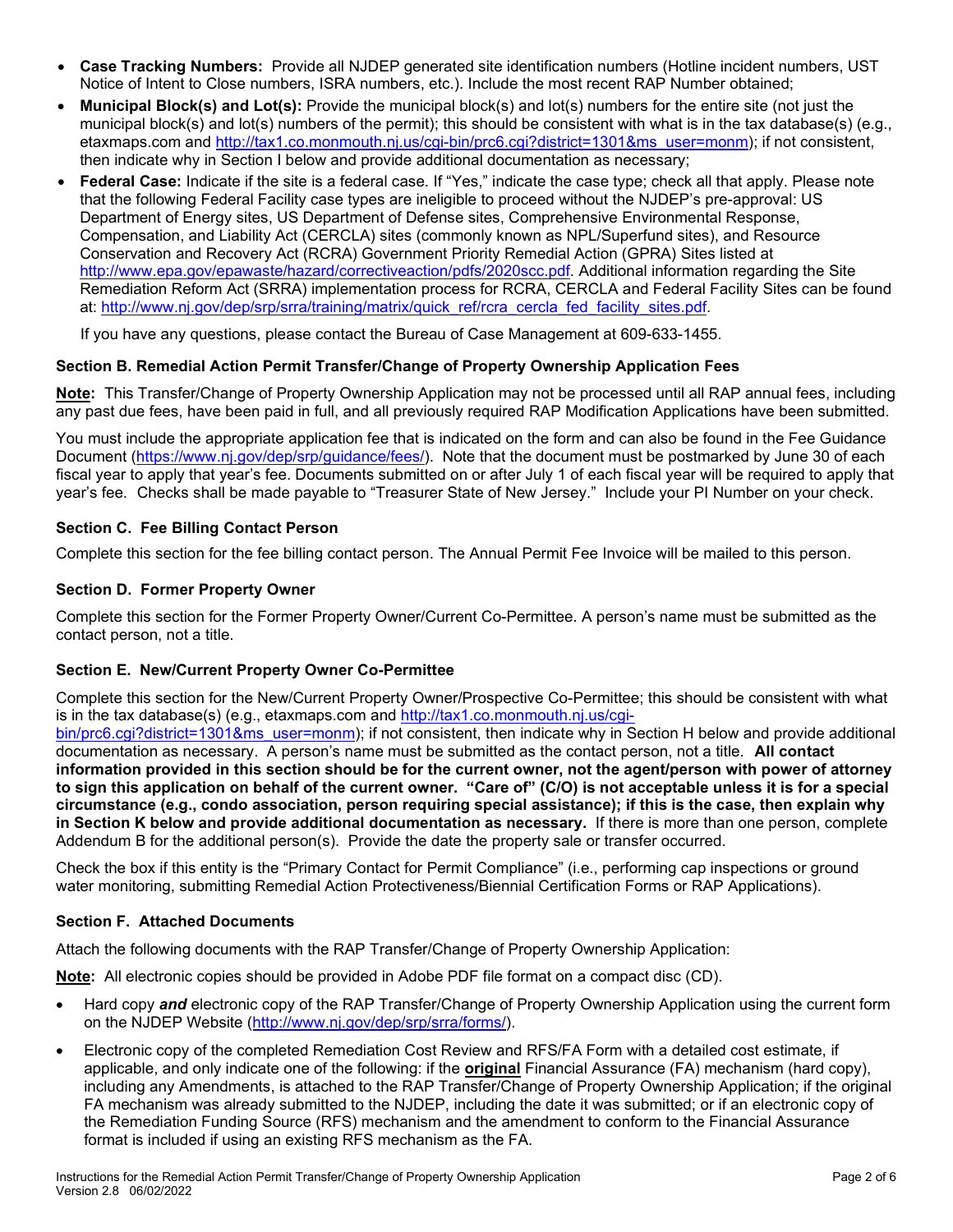• Electronic copy of the homeowner or condominium association's annual budget that includes funds for the operation, maintenance, and monitoring of the engineering control(s) at the site, if applicable.

#### **Section G. Financial Assurance** *(to be completed for the new/current property owner)*

- 1. Indicate if the remedial action includes an engineering control. If the remedial action **does not** include an engineering control, then FA is not required for the RAP, skip the rest of this section and go to the next section.
- 2. Indicate if Financial Assurance is currently in place for the existing RAP.
- 3. Indicate if there are any changes in FA as a result of this transfer.
- 4. The Administrative Requirements for the Remediation of Contaminated Sites, specifically N.J.A.C. 7:26C-7.10(c) defines certain entities that are exempt from establishing FA. Check all that qualifies you to be exempted. If you are exempt skip the rest of this section and go to the next section.

In the event that more than one permittee is required to establish FA and one or more of the permittees is exempt from this requirement, the non-exempt permittee(s) shall establish the full amount of the FA required.

Refer to N.J.A.C. 7:26C-5 for the FA requirements [http://www.nj.gov/dep/srp/regs/arrcs/index.html.](http://www.nj.gov/dep/srp/regs/arrcs/index.html)

- 5. Indicate whether the new/current owner of the site is either a homeowner association or a condominium association. If a homeowner association or a condominium association is identified in Section E of this RAP Application, an electronic copy of the association's annual budget that includes funds for the operation, monitoring, and maintenance of the engineering control(s) should be attached as indicated in Section F above.
- 6. Include a cost estimate for the operation, maintenance, and monitoring of the engineering control(s) at the site. The LSRP will determine the amount of funds needed to operate, maintain, and monitor the engineering control(s) at the site for as long as the control(s) are needed, up to thirty (30) years (minimum of \$30,000 for a 30-year time frame). Guidance for acceptable cost estimates can be found in the RAP Guidance documents at [http://www.nj.gov/dep/srp/guidance/index.html#top](http://www.nj.gov/dep/srp/guidance/index.html#top_permits)**\_**permits.
- 7. Enter the full dollar amount established as the FA. The amount posted can differ from the estimated cost if net present value calculations are used. As indicated in Section F above, an electronic copy of a completed Remediation Cost Review and RFS/FA form with a detailed cost estimate should be attached. This form can be found at [http://www.nj.gov/dep/srp/srra/forms.](http://www.nj.gov/dep/srp/srra/forms) Also, please provide one of the following as indicated in Section F above: attach the **original** Financial Assurance mechanism (hard copy), including any Amendments, to the RAP Transfer/Change of Property Ownership Application; the date the original Financial Assurance mechanism was submitted to the NJDEP; or an electronic copy of the existing RFS mechanism that is being used as the Financial Assurance and the amendment to conform to the Financial Assurance format.

**Note:** If there is a change in the FA the NJDEP will not authorize the release of an existing FA instrument until a new FA instrument is established and in place.

- 8. Identify the FA Mechanism used as one or any combination of the following: a Remediation Trust Fund, an Environmental Insurance Policy, a Line of Credit, Surety Bond, or a Letter of Credit. Be advised that although selfguarantee is acceptable as RFS, it is not acceptable as a FA mechanism.
- 9. Provide the name, address, and phone number of the contact person at the financial institution for the FA.

#### **Section H. Other Information Provided**

List any other pertinent information to support the RAP Transfer/Change of Property Ownership Application, including any other Soil or Ground Water RAPs applied for or obtained.

#### **Section I. Person Responsible for Conducting the Remediation Information and Certification**

The certification in this section shall be signed and dated by the person responsible for conducting the remediation. The certification in this section shall *not* be signed by the LSRP or law firm hired to assist the owner or operator with their compliance obligations. If there is more than one person, complete Addendum A for the additional person(s).The certification required in this section shall be executed as follows:

- 1. For a corporation or limited liability company, by a principal executive officer of at least the level of vice president; or
- 2. For a partnership or sole proprietorship, by a general partner or the proprietor, respectively; or
- 3. For a municipality, state, Federal or other public agency, by either a principal executive officer or ranking elected official; or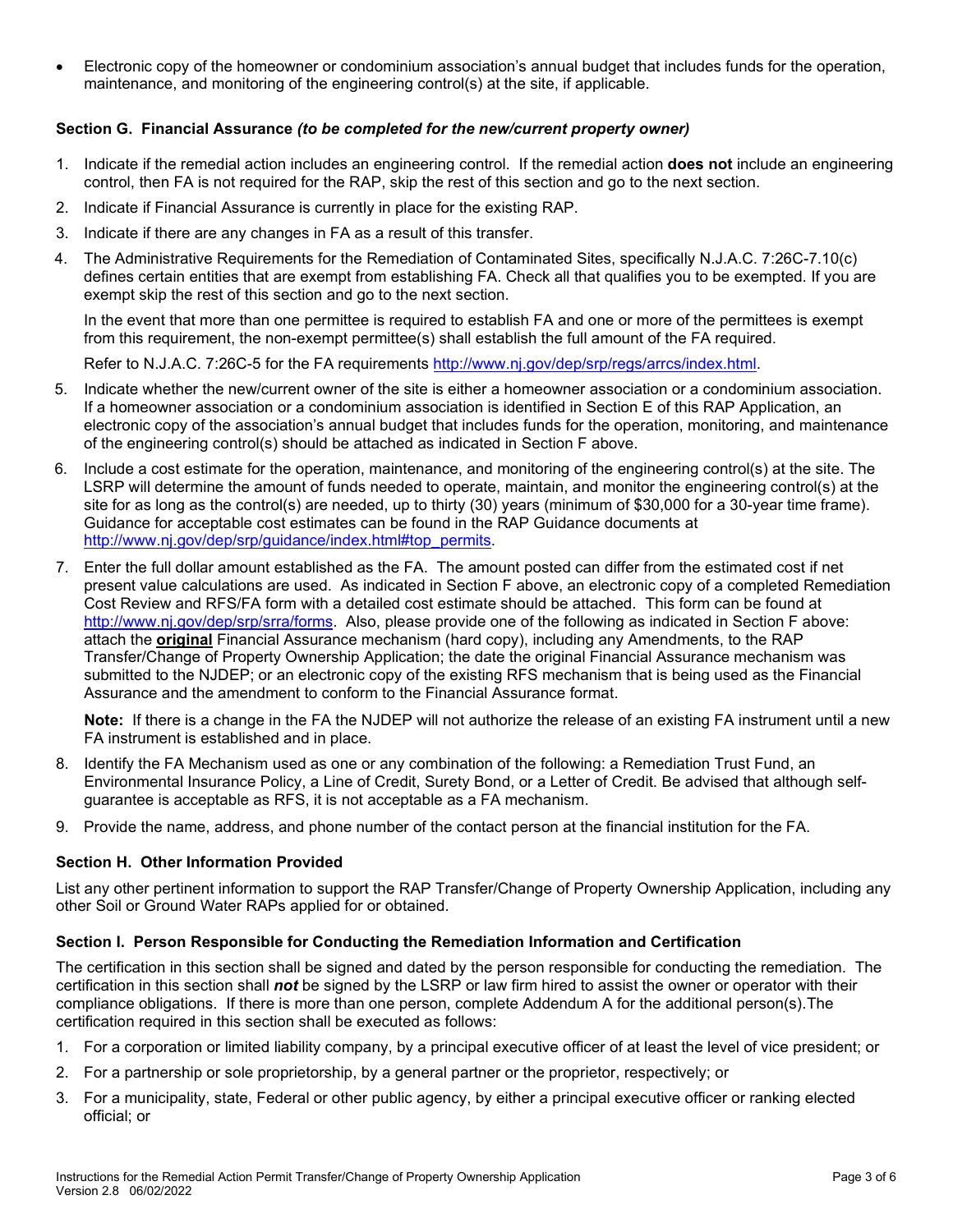- 4. By a duly authorized representative of the corporation, partnership, sole proprietorship, municipality, state or Federal or other public agency, as applicable. A person is deemed to be a duly authorized representative if the person is authorized in writing by an individual described in 1, 2 or 3 above and the authorization meets the following criteria:
	- i. The authorization specifies either an individual or a position having responsibility for the overall operation of the industrial establishment or activity, such as the position of plant manager, or a superintendent or person of equivalent responsibility (a duly authorized representative may thus be either a named individual or any individual occupying a named position);
	- ii. The written authorization is submitted to the NJDEP along with the certification; and
	- iii. If an authorization is no longer accurate because a different individual or position has responsibility for the overall operation of the industrial establishment or activity, a new authorization satisfying the requirements of this section shall be submitted to the NJDEP prior to or together with any reports, information, or applications to be signed by an authorized representative.
- Provide the full legal name of the person responsible for conducting the remediation;
- Provide the full name of the representative of the person responsible for conducting the remediation, pursuant to N.J.A.C. 7:26C-1. Enter "Same" if the representative is the same person as the person responsible for conducting the remediation;
- Provide the title of the representative of the person responsible for conducting the remediation;
- Provide the telephone number, extension number, and fax number of the representative of the person responsible for conducting the remediation;
- Provide the mailing address, including the city/town, state, and zip code of the representative of the person responsible for conducting the remediation;
- Provide the email address of the representative of the person responsible for conducting the remediation;
- The representative for the person responsible for conducting the remediation shall provide:
	- $\div$  His/her signature where indicated;
	- His/her name and title (i.e., President, CEO); and
	- $\div$  The date when the signing occurred.

**Note:** There may be circumstances where the person responsible for conducting the remediation signature cannot be obtained. In these situations, a copy of the completed permit application excluding the person responsible for conducting the remediation signature should be provided to the person responsible for conducting the remediation. To document that the person responsible for conducting the remediation was provided a copy of the permit application, a copy of the letter transmitting the permit application needs to be included with the application submitted to the NJDEP.

#### **Section J. Former Owner of the Site Information and Certification**

The certification in this section shall be signed and dated by the person who formerly owned the property. The certification in this section shall *not* be signed by the LSRP or law firm hired to assist the former owner or operator with their compliance obligations. The certification required in this section shall be executed as follows:

- 1. For a corporation or limited liability company, by a principal executive officer of at least the level of vice president; or
- 2. For a partnership or sole proprietorship, by a general partner or the proprietor, respectively; or
- 3. For a municipality, state, Federal or other public agency, by either a principal executive officer or ranking elected official; or
- 4. By a duly authorized representative of the corporation, partnership, sole proprietorship, municipality, state or Federal or other public agency, as applicable. A person is deemed to be a duly authorized representative if the person is authorized in writing by an individual described in 1, 2 or 3 above and the authorization meets the following criteria:
	- i. The authorization specifies either an individual or a position having responsibility for the overall operation of the industrial establishment or activity, such as the position of plant manager, or a superintendent or person of equivalent responsibility (a duly authorized representative may thus be either a named individual or any individual occupying a named position);
	- ii. The written authorization is submitted to the NJDEP along with the certification; and
	- iii. If an authorization is no longer accurate because a different individual or position has responsibility for the overall operation of the industrial establishment or activity, a new authorization satisfying the requirements of this section shall be submitted to the NJDEP prior to or together with any reports, information, or applications to be signed by an authorized representative.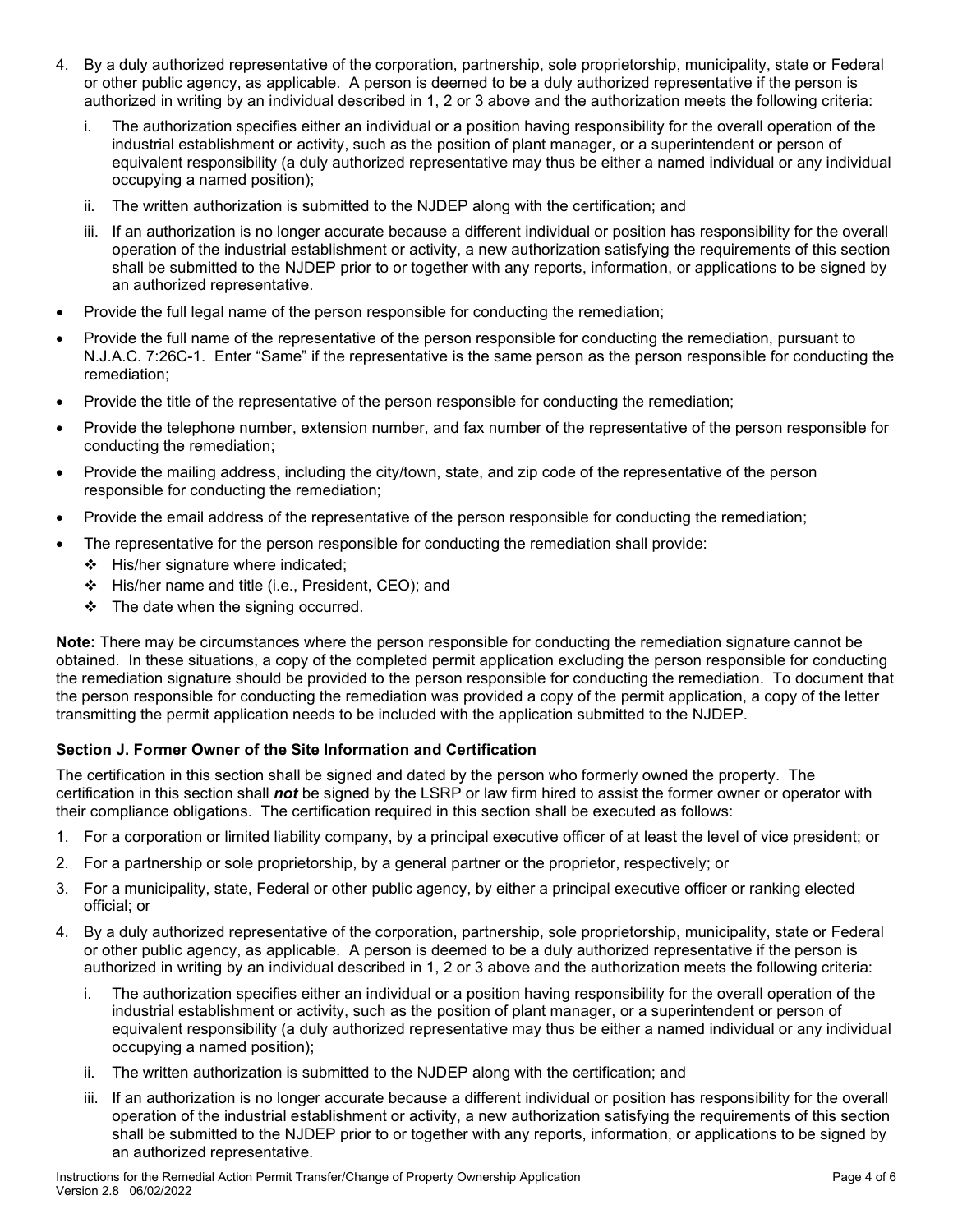- Provide the full legal name of the person who owned the property;
- Provide the full name of the representative of the person who owned the property, pursuant to N.J.A.C. 7:26C-1. Enter "Same" if the representative is the same person as the person who owned the property;
- Provide the title of the representative of the person who owned the property;
- Provide the telephone number, extension number, and fax number of the representative of the person who owned the property;
- Provide the mailing address, including the city/town, state, and zip code of the representative of the person who owned the property;
- Provide the email address of the representative of the person who owned the property;
- The representative for the person who owned the property shall provide:
	- $\div$  His/her signature where indicated;
	- $\div$  His/her name and title (i.e., President, CEO); and
	- $\div$  The date when the signing occurred.

**Note:** There may be circumstances where the former property owner signature cannot be obtained. In these situations, a copy of the completed permit application excluding the former property owner signature should be provided to the former property owner. To document that the former property owner was provided a copy of the permit application, a copy of the letter transmitting the permit application needs to be included with the application submitted to the NJDEP.

#### **Section K. New/Current Owner of the Site Information and Certification**

The certification in this section shall be signed and dated by the person who owns the property. The certification in this section shall *not* be signed by the LSRP or law firm hired to assist the new/current owner or operator with their compliance obligations. The certification required in this section shall be executed as follows:

- 1. For a corporation or limited liability company, by a principal executive officer of at least the level of vice president; or
- 2. For a partnership or sole proprietorship, by a general partner or the proprietor, respectively; or
- 3. For a municipality, state, Federal or other public agency, by either a principal executive officer or ranking elected official; or
- 4. By a duly authorized representative of the corporation, partnership, sole proprietorship, municipality, state or Federal or other public agency, as applicable. A person is deemed to be a duly authorized representative if the person is authorized in writing by an individual described in 1, 2 or 3 above and the authorization meets the following criteria:
	- i. The authorization specifies either an individual or a position having responsibility for the overall operation of the industrial establishment or activity, such as the position of plant manager, or a superintendent or person of equivalent responsibility (a duly authorized representative may thus be either a named individual or any individual occupying a named position);
	- ii. The written authorization is submitted to the NJDEP along with the certification; and
	- iii. If an authorization is no longer accurate because a different individual or position has responsibility for the overall operation of the industrial establishment or activity, a new authorization satisfying the requirements of this section shall be submitted to the NJDEP prior to or together with any reports, information, or applications to be signed by an authorized representative.
- Provide the full legal name of the person who owns the property;
- Provide the full name of the representative of the person who owns the property, pursuant to N.J.A.C. 7:26C-1. Enter "Same" if the representative is the same person as the person who owns the property;
- Provide the title of the representative of the person who owns the property;
- Provide the telephone number, extension number, and fax number of the representative of the person who owns the property;
- Provide the mailing address, including the city/town, state, and zip code of the representative of the person who owns the property;
- Provide the email address of the representative of the person who owns the property;
- The representative for the person who owns the property shall provide:
	- $\div$  His/her signature where indicated: